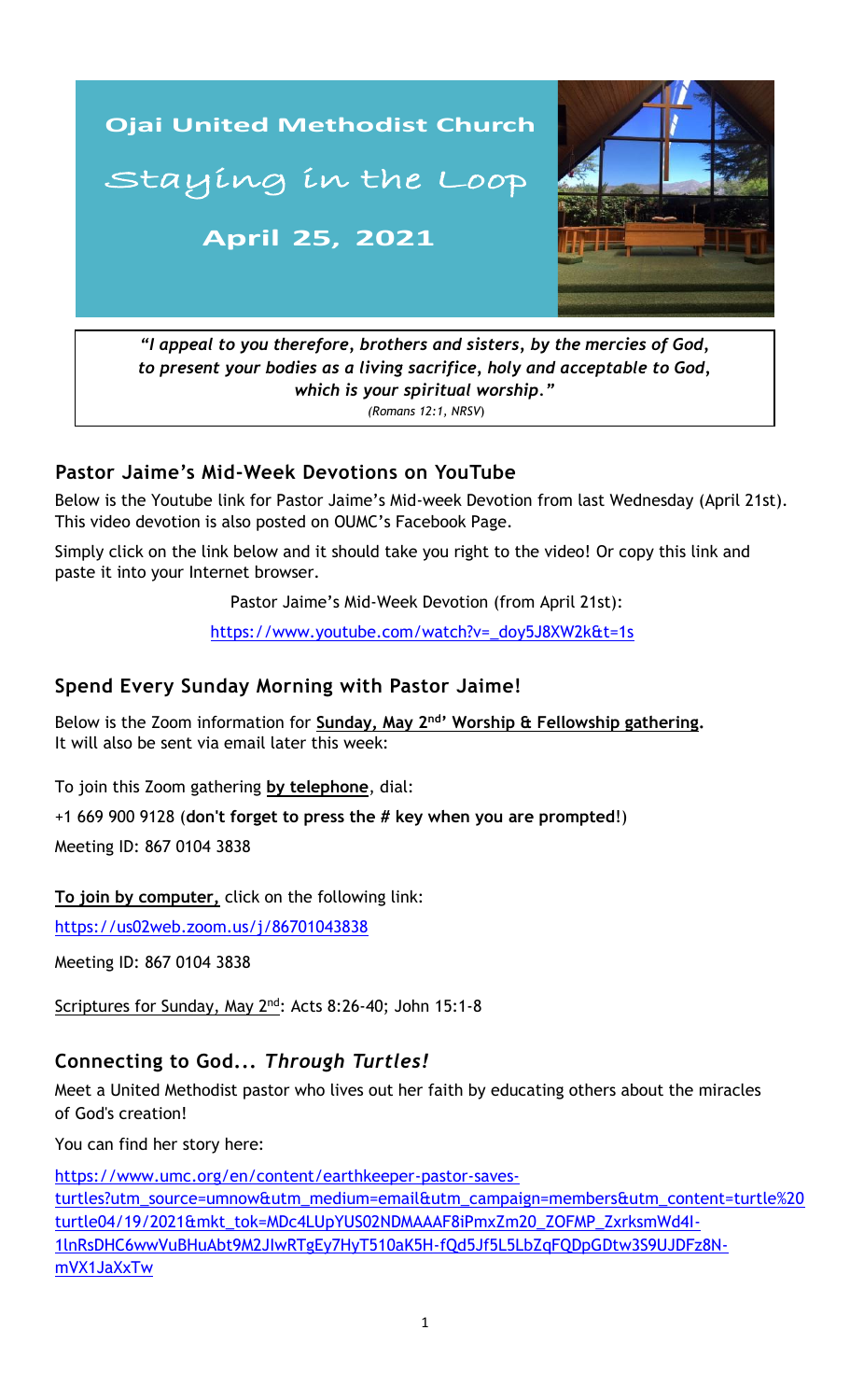No, *not for Christmas gifts*... but for the projects we still need to complete as we prepare to **open our church Sanctuary on Sunday, May 2nd, for in-person worship!**

Even though our wonderful Trustees have worked many long days to complete a long list of projects in time for our "grand reopening," there are still a few projects that need to be finished in the coming months. Some of those projects include:

- **Tuning the Sanctuary piano**. Even though we won't *initially* be able to sing hymns together, we can certainly enjoy Chris's beautiful music! **(Estimated cost: \$200-\$400).**
- **Deep cleaning the Sanctuary**. **(Estimated cost: \$320-\$450).**
- **Upgrading our technology and Sanctuary sound system** (e.g., the pastor's microphone). We want to ensure that our church family members that will continue to attend the worship services via Zoom will be able to hear the worship services as well as those of you who will be sitting in the Sanctuary! **(Estimated cost: \$220-\$300).**

If you would like (and are able) to **contribute donations** to some of these outlying projects, we would be very grateful! We want our "renewed" worship and church experience to be the best that it can be for *everyone*... so **let's do this together!** Many thanks, in advance, for any generous donation you are able to gift to the church for these important projects!

## **Pray Unceasingly…**

Although we are not currently able to gather in person to worship or pray, we most certainly can still pray together! As the Apostle Paul wrote in his Epistle to the Romans (Chapter 8), "*Nothing can separate us from the love of God through Christ Jesus*." Prayer connects us all, as God's Children. And nothing can ever separate us!

This week let us be in prayer for each other and for our dear brothers and sisters listed below.

**For strength and health**: John Sherman (health issues); Bob Rusch (recovering from bronchitis); Steve Marks (Michael Marks' brother, suffering from heart problems);The family of Lyle Stevenson (Nancy Dennis' brother); Jennie Leidig (recovering from a bad fall and pneumonia); Linda Aldous (recovering from back surgery on March 16<sup>th</sup>); Kevin Ball (Jean Ball's grandson, who suffered a stroke); Greg (friend of Angie, Lee Criger's daughter, recovering from brain surgery); Linda Margeson, Brenda Nelson, and Bob Murphy (Marie Forrest's cousins); Jesse Rusch; Lisa (Doreen's niece); Katie (friend of Soni Wright); Carol Longhom; Aleena (granddaughter of the Dennis's); Linda Harris; Laurie King, Stella Loraine Preston.

**Our homebound friends:** Lorayn Nelson, Robin Chambliss, Bob Unruhe, Norma Mitrany, Elaine Nelson, Allen Spencer, Pauline Malos, Lynn Hernandez, Jeanne Keyser, Pauline Larwood.

**For our Covenant Churches:** Friendly Valley Community UMC (Newhall) and Pastor John Wang; Lancaster UMC and Pastor Greg Pittman.

**For our Church Leadership:** North District Office; Rev. Jim Powell; staff and district leaders; Cal-Pac Conference; Bishop Grant Hagiya; staff and conference leaders.

#### **Other prayers:**

uncertain; all who are navigating how to remain connected with loved ones; Immigrants and All those effected by COVID-19; all people in the work field battling and working with COVID-19 head on; all who are quarantined; all who are alone in hospitals; all who are facing financial issues due to loss of jobs and/or unemployment; all who are feeling anxious and their families; a sense of community among students; our UMC Denomination; Veterans those serving and their families; Ojai's Homeless neighbors; the continued actions of justice in the Black Lives Matter movement; the young people who are demanding change with respect, peace, and their powerful voices; for the mental health and stability of all people during these trying times…

## *GOD… IN YOUR MERCY… HEAR OUR PRAYERS. AMEN!*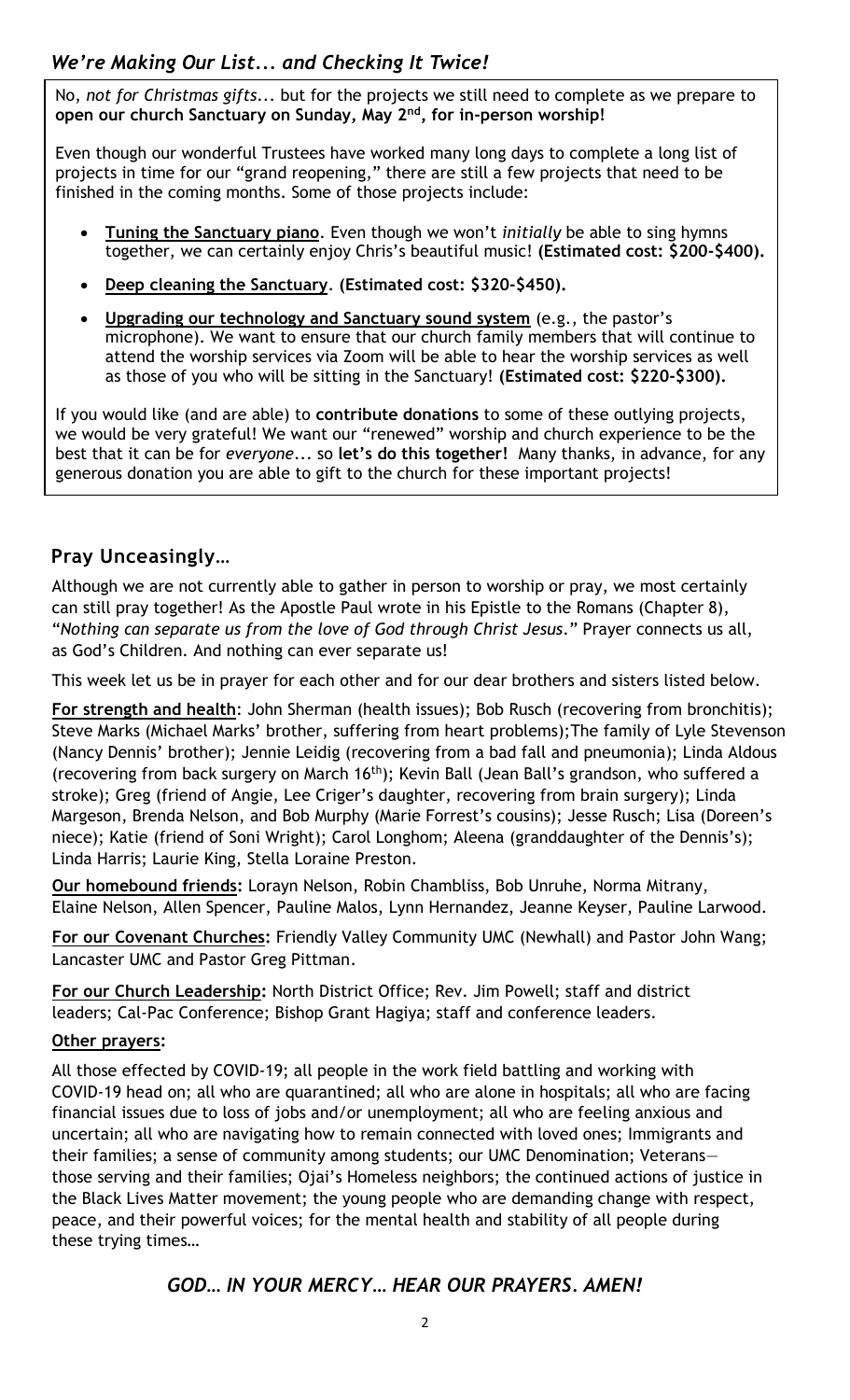# *From the Pastor's Desk...*

In the Gospel of John, Jesus reveals his identity to his followers through a total of seven statements that start with "*I AM*." They are: **The Bread of Life** (6:35), **The Light of the World** (8:12), **The Gate** (10:9), **The Resurrection and Life** (11:25), **The Way, Truth and Life** (14:6), **the True Vine** (15:1), and **The Good Shepherd** (10:11).

What *are* the characteristics of a good shepherd? A good shepherd always stays with his sheep (as an FYI, I'll be using the male pronoun here, but it most certainly includes females as well!). A good shepherd knows to always keep the flock moving so it doesn't overgraze one place; a good shepherd continually leads the flock to green pastures. A good shepherd might speak to his sheep in the same way we speak to babies: in gentle, soothing tones. Perhaps the good shepherd would even sing to his sheep… maybe because he likes to sing and because the sheep don't seem to be disturbed by it!

The good shepherd leads from behind, and his sheep are reassured as he encourages those who are straggling, assisting those who are injured or sick, directing those who cannot find food, helping the unfortunate, the lame. They have learned to trust that their good shepherd is with them every day, and they seem to know that the good shepherd values their lives more than his own.

The Bible tells us that the Lord is our Shepherd. Jesus picks us up when we fall down, mends our broken spirits, feeds our famished lives, supports us when we are limping along, and sings to comfort our spirits. Like a good shepherd, Jesus never leaves us. And as Jesus leads us from behind, he invites us to do the same for others.

When we lead from behind, nurturing and supporting, caring for them as God has cared for us; when we work for their safety and security; when we do not refuse to help, but support them in using their own best instincts, we honor the One who is our Good Shepherd exalted in Psalm 23… the One who leads us beside still waters and restores our soul; the One who leads us on right paths; the One whose rod and staff comfort us so that we fear no evil; the One who prepares a table for us in the presence of our enemies; the One who anoints us so that our cup overflows.

There's a story about a little girl who recited Psalm 23 in church one Sunday. She began, "*The Lord is my shepherd… that's all I want*." She may have mixed up the wording, but she sure got the theology right! The Lord is our Shepherd... that's *all we want* - and *all we need*!

Yours in Christ,

Pastor Jaime